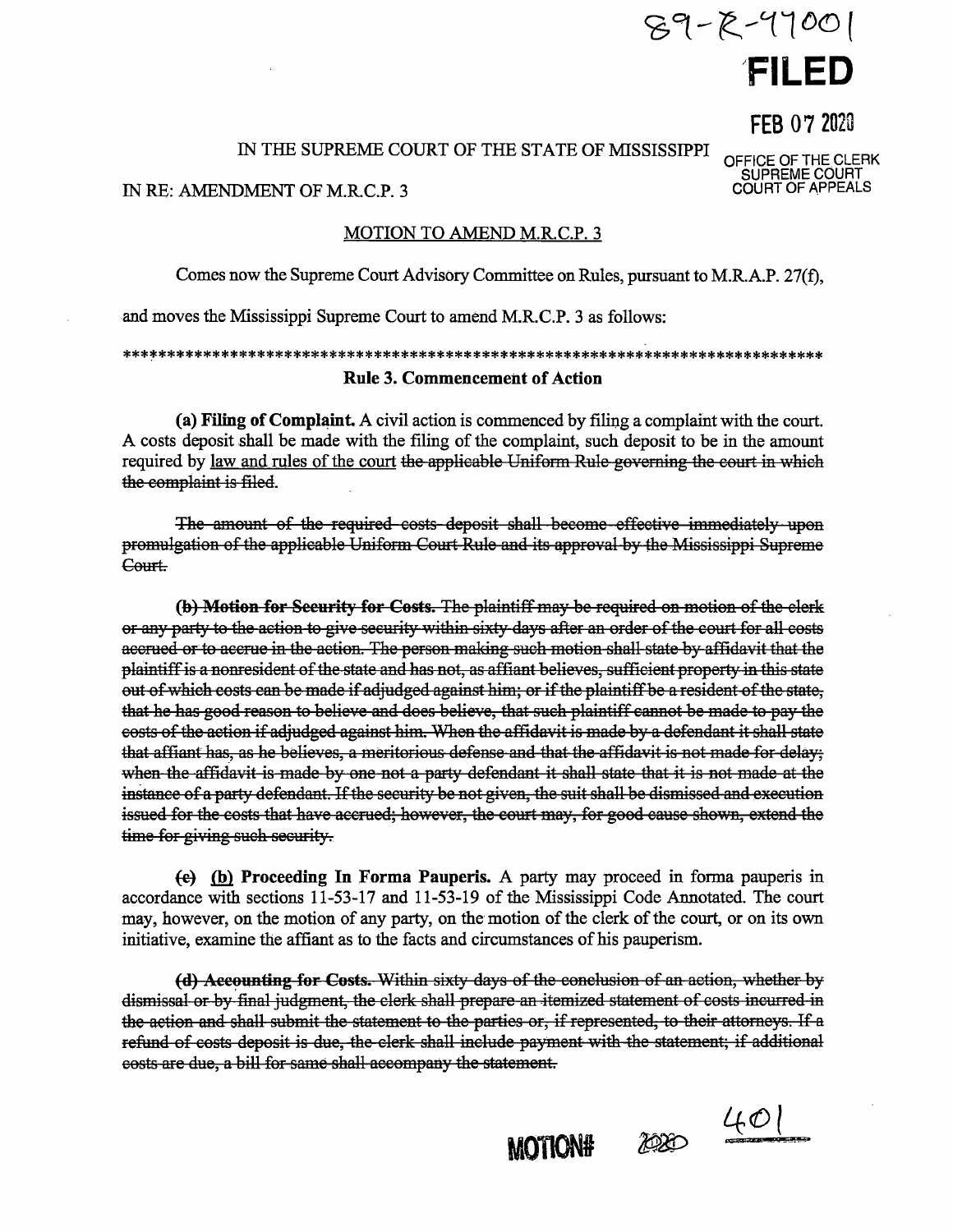[Amended effective September 1, 2987; June 24, 1992; September 22, 2014; [105]

## *Advisory Committee Historical Note*

*Effective* • *Rule 3 (a) was amended to provide that the cost deposit shall be in an amount required by law and rules of court. Rule 3 (b) {Motion for Security of Costs. 7 and 3(d) {Accounting for Costsl were deleted. Rule 3(c) [Proceeding in Forma Pauperisl was renumbered 3(b). XX-So. 3d.XX"(Miss. 20 ).* 

*Effective June 24, 1992, Rule 3(a) was amended to provide that before they are effective, the amounts of required costs deposits must be promulgated by Uniform Court Rule and approved by the Mississippi Supreme Court. 598-602 So. 2dXXI (West Miss. Gas. 1992).* 

*Effective September 1, 1987, Rule 3(e) was amended by providing that the amount required as a deposit for filing suit shall be the amount required by the Uniform Rule governing the court in which the action is filed. 508-511 So. 2d XXV (West Miss. Gas. 1988).* 

## *Advisory Committee Notes*

*Rule 3(a) establishes a precise date for fixing the commencement of a civil action. The first step in a civil action is the filing of the complaint with the clerk or judge. Service of process upon the defendant is not essential to commencement of the action, but Rule 4(h) does require service of the summons and complaint within 120 days after the filing of the complaint.* 

*Ascertaining the precise date of commencement is important in determining whether an action has been brought prematurely; whether it* is *barred by a statute of limitations; and which of two or more courts in which actions involving the same parties and issues have been instituted should retain the case for disposition, absent special considerations.* 

*The provisions in Rule 3 pertaining to costs are intended to make uniform the assessing, accounting for, and funding of costs.* 

*Rule 3(e)(b) allows indigents to sue without depositing security for costs; however, the indigent affiant may be examined as to affiant's financial condition and the court may, if the allegation of indigency is false, dismiss the action.* 

[Advisory Committee Note adopted effective July 1,  $2014$ ; amended  $\qquad$ .]

#### \*\*\*\*\*\*\*\*\*\*\*\*\*\*\*\*\*\*\*\*\*\*\*\*\*\*\*\*\*\*\*\*\*\*\*\*\*\*\*\*\*\*\*\*\*\*\*\*\*\*\*\*\*\*\*\*\*\*\*\*\*\*\*\*\*\*\*\*\*\*\*\*\*\*\*\*\*\*

The proposed amendment to Rule 3(a) is intended to simplify the rule. The proposed amendment would delete Rule 3(b) [Motion for Security for Costs] because it is not necessary and is not utilized. The proposed amendment would delete Rule 3(d) [Accounting for Costs] because